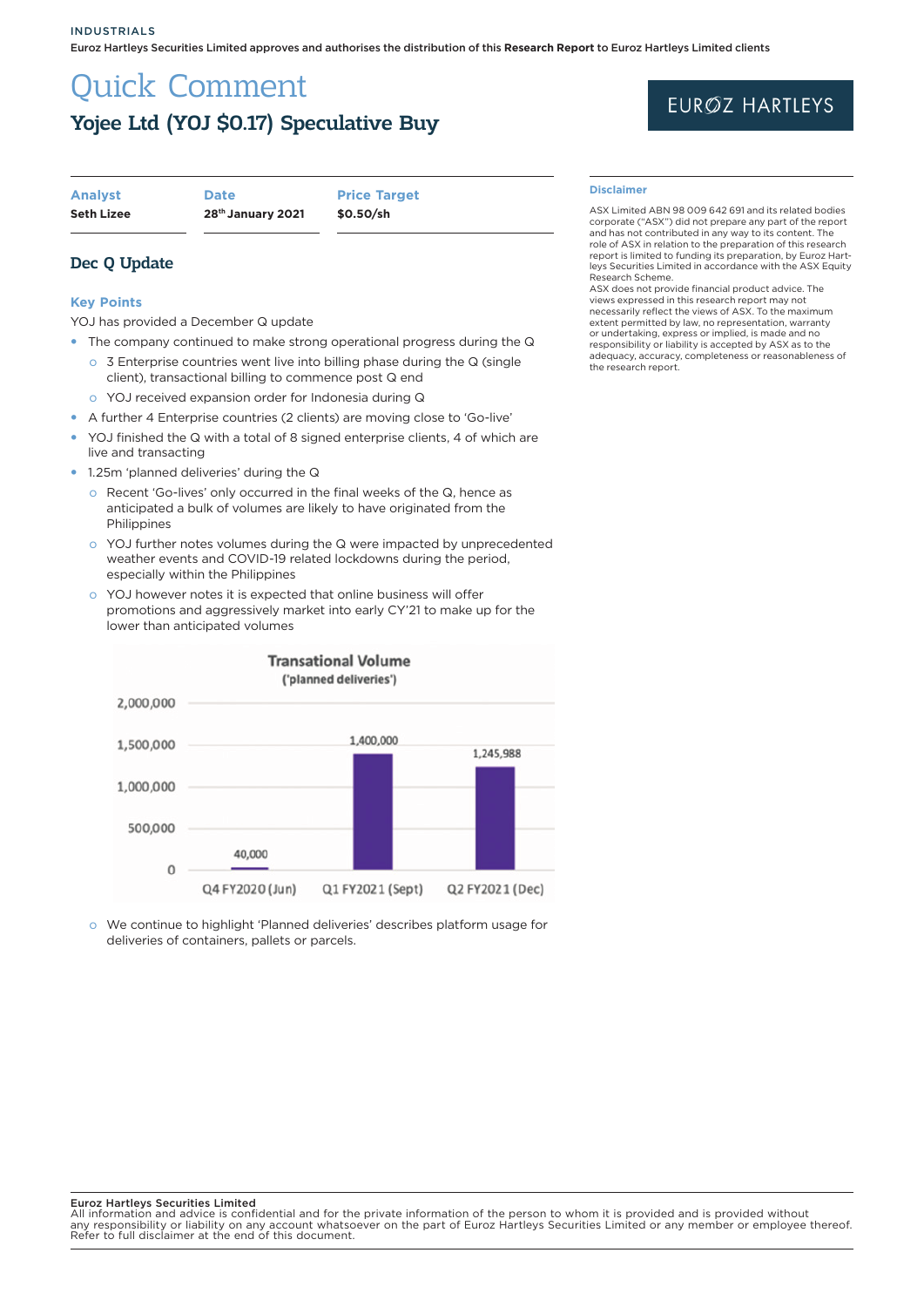Euroz Hartleys Securities Limited approves and authorises the distribution of this **Research Report** to Euroz Hartleys Limited clients

# Quick Comment Yojee Ltd (YOJ \$0.17) Speculative Buy

# **EURØZ HARTLEYS**

- **Financial Highlights:** 
	- o \$235k (+18% QoQ) cash receipts for Dec'Q (\$433k 1H, +46% HoH)
	- o \$204k (-6% QoQ) revenue for Dec'Q (\$422k 1H, +35%



- YOJ finished the Dec'Q with \$21.1m cash providing the company a strong runway for growth
- We maintain our Speculative Buy recommendation with a \$0.50/sh PT

#### **Investment Thesis**

YOJ has provided an update on its December Q. We broadly remain pleased with the companies progress on rollouts during the Q in addition to receiving the Indonesia expansion order from an existing client. Although we would have like to have seen more QoQ growth in volumes and revenues, as anticipated the Q was idiosyncratically dependent on the Philippines as a result of recent rollouts only occurring near the Qs end, YOJ noting volumes were further impacted (particularly in the Philippines) by unprecedented weather events and COVID-19 lockdowns. Notwithstanding, going forward we look towards significant transaction volume growth in coming quarters from recent and coming rollouts. In parallel, YOJ continues to provide commentary on a strong pipeline of additional opportunities to expand existing agreements (as has recently occurred last month) and sign potentially new ones all together. The business remains well funded for growth, boasting a solid balance sheet. The Global logistics industry accounts for +US\$9 trillion annually, parcel movements alone are forecasted to surpass 100 billion this year and double to 200 billion by 2025. Industry wide changes are creating new demands and issues driving rapid increases in digitisation. YOJs comprehensive cloud based logistics SaaS platform is well placed to solve these issues. YOJs recent agreements show growing demand for the platform, securing agreements with three major global logistics companies who have \$100 billion in combined revenues. The YOJ investment case is predicated on the rollout of its logistics platform with Geodis, Kuehne+Nagel, and Maersk's in parallel to signing new SaaS agreements, thereby growing revenue scale through rapidly increasing market share.

## **Yojee Ltd (YOJ)**

| <b>Share Price</b><br><b>Price Target</b><br>Valuation<br>Shares on issue | 0.17<br>0.50<br>0.50<br>1146 | $A$$ /sh<br>$A$$ /sh<br>$A$$ /sh<br>m(dil) | <b>Enterprise Value</b><br>Debt<br>Cash | 173.7<br>Nil<br>21.1 | $A\frac{m}{2}$<br>$A\frac{m}{2}$<br>$A\frac{m}{2}$ |
|---------------------------------------------------------------------------|------------------------------|--------------------------------------------|-----------------------------------------|----------------------|----------------------------------------------------|
| <b>Market Capitalisation</b>                                              | 194                          | A\$m                                       |                                         |                      |                                                    |

#### **Disclaimer**

ASX Limited ABN 98 009 642 691 and its related bodies corporate ("ASX") did not prepare any part of the report and has not contributed in any way to its content. The role of ASX in relation to the preparation of this research report is limited to funding its preparation, by Euroz Hartleys Securities Limited in accordance with the ASX Equity search Scheme

ASX does not provide financial product advice. The views expressed in this research report may not necessarily reflect the views of ASX. To the maximum extent permitted by law, no representation, warranty or undertaking, express or implied, is made and no responsibility or liability is accepted by ASX as to the adequacy, accuracy, completeness or reasonableness of the research report.

#### Euroz Hartleys Securities Limited

All information and advice is confidential and for the private information of the person to whom it is provided and is provided without any responsibility or liability on any account whatsoever on the part of Euroz Hartleys Securities Limited or any member or employee thereof. any responsibility of hability on any account whatse